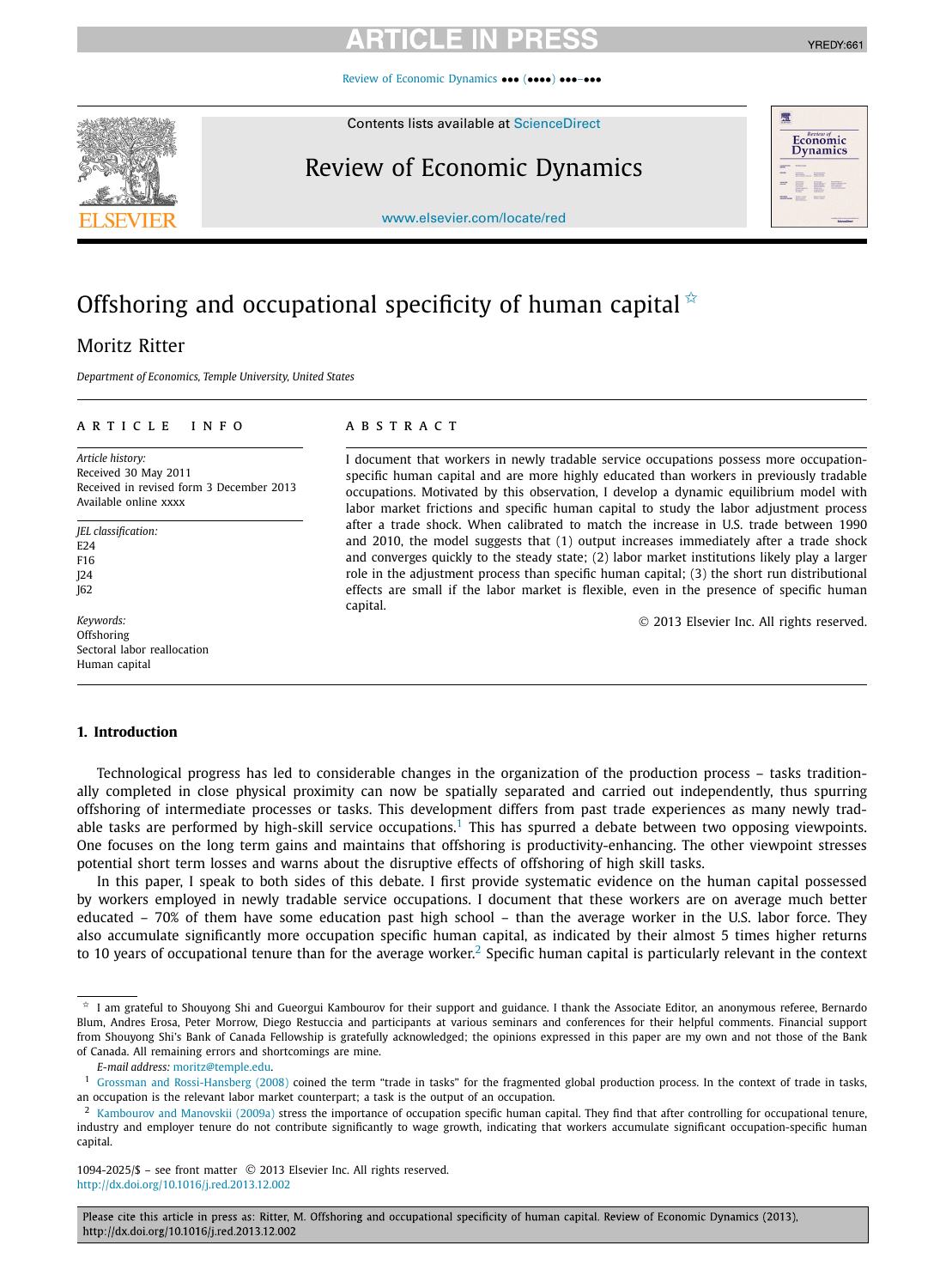# ICI E IN I

### 2 *M. Ritter / Review of Economic Dynamics* ••• *(*••••*)* •••*–*•••

of worker reallocation due to high-skill offshoring: were reallocated workers' human capital mostly general, their loss in productivity would likely be small, as workers would be able to apply most of their knowledge to new tasks. However, if workers who are exposed to increased offshoring have relatively more occupation specific human capital, they will be less willing to switch occupations since occupational switches bring about the destruction of these specific skills.

Motivated by this observation, I build on work by [Kambourov \(2009\)](#page--1-0) and develop a small open economy model in which workers acquire human capital specific to the tasks they complete.<sup>3</sup> Worker reallocation after a trade shock is not only costly because of the loss of any specific human capital, but also because of the risk of unemployment and the time it takes to find a suitable new line of work. To capture these costs, the model features search frictions and a match-specific productivity shock. This structure allows the model to quantify the aggregate gains from trade, as well as the distributional effects from a trade shock. Specific human capital generates short run distributional effects which differ from the long run effects; the labor market frictions and the idiosyncratic productivity draw generate increased unemployment and job-shopping along the transition path.

After calibrating the model to match occupational turnover and the returns to occupational tenure observed in the U.S., I use the model to assess the labor market implications of the surge in trade in goods and services observed between 1990 and 2010. The dynamic nature of the model allows me to quantify not only the short run impact, but also the entire transition to the new steady state. The most important finding is that, even if the full magnitude of the trade shock is introduced at once (instead of the more staggered fashion observed in the data), the labor market impact of this "tradability revolution" is small. Almost 60% of the output gains are realized within one year and 90% of the transition is concluded four to five years after the shock. As a result of this fast transition, the distributional effects are small as well: almost all workers see the net present value of their earnings increase immediately, only highly skilled workers in production occupations see the value of their future earnings fall by about 0.9%. In the long run, the competitive nature of the labor market leads to an equalization of expected earnings across all occupations. $4$ 

To further investigate the relative importance of specific human capital and labor market institutions, I conduct three counterfactual experiments. First, I introduce the increase in trade in goods and the increase in trade in services separately. Second, I simulate the response to the trade shock in an otherwise identical economy without specific human capital. Last, I increase the labor market frictions and decrease worker turnover relative to the baseline economy. Taken together, these experiments suggest that, in the case of the U.S., the flexible labor market plays a bigger role in the adjustment process than does the specific human capital of workers in high skill service occupations. With flexible labor markets, worker reallocation is fast. This dampens the adverse effects on the workers who stay in their occupations – typically the workers with the highest level of specific skills.

The relatively small role of specific human capital can be explained by two facts: first, while workers in tradable service occupations have relatively high specific human capital, its loss is still small compared to the output loss associated with unemployment. Second, even in offshored service occupations, many workers have not yet acquired the narrow specific human capital that would be lost upon an occupation switch. In the model, as in the data, only about 40% of all workers spent enough time in an occupation to have acquired the highest level of specific human capital. The model predicts that these workers remain in their occupation and retain their specific skills. In other words, the average specific human capital of switchers is lower than that of stayers.

## *1.1. Related literature*

The model used in this paper is similar to those in [Kambourov \(2009\)](#page--1-0) and [Cosar \(2013\).](#page--1-0)<sup>5</sup> Both of these authors study the labor market in transition after a large trade shock. The focus of [Kambourov \(2009\)](#page--1-0) is very different from the one in this paper, as it assesses the impact of labor market rigidities, such as firing costs, on the success of trade reforms in Latin America. As the goal of the present paper is to examine the impact of high skill offshoring on the U.S. economy, my model features substantially more worker heterogeneity, which captures important features of the U.S. labor market. On the other hand, labor market frictions are modeled much more parsimoniously.

Just as the present paper, Cosar [\(2013\)](#page--1-0) is interested the short run distributional effects of a trade liberalization. Differently from the results in this paper, the model predicts a substantially longer adjustment process and large distributional effects after the Brazilian trade reform of the early 1990s. The large distributional effects and the long transition arise primarily from Brazil's less flexible labor market and the author's attribution of the full wage gain over the life-cycle to specific experience.<sup>6</sup>

Please cite this article in press as: Ritter, M. Offshoring and occupational specificity of human capital. Review of Economic Dynamics (2013), http://dx.doi.org/10.1016/j.red.2013.12.002

<sup>3</sup> For brevity, "specific human capital" always denotes occupation specific human capital.

<sup>4</sup> This steady state result is comparable to the one in [Mitra and Ranjan \(2010\),](#page--1-0) who incorporate search frictions into the [Grossman and Rossi-Hansberg](#page--1-0) [\(2008\)](#page--1-0) model of trade in tasks and show that offshoring can increase wages and lower unemployment if labor is mobile between sectors.

<sup>5</sup> An alternative approach to studying the dynamic nature of the reallocation of workers is followed in [Artuc \(2009\),](#page--1-0) [Artuc et al. \(2010\)](#page--1-0) and [Dix-Carneiro](#page--1-0) [\(2013\).](#page--1-0) These authors estimate structural dynamic models with switching costs between sectors to investigate the labor market response and the distributional effects of a trade reform. Also, earlier work on the dynamics of adjustment after a trade shock includes [Mussa \(1978\)](#page--1-0) and [Matsuyama \(1992\).](#page--1-0)

 $<sup>6</sup>$  In the calibration, workers' earnings increase by 41% in 5 years and 243% after 40 years of experience in a sector, leading to potentially very large</sup> earnings losses if a worker switches sectors.